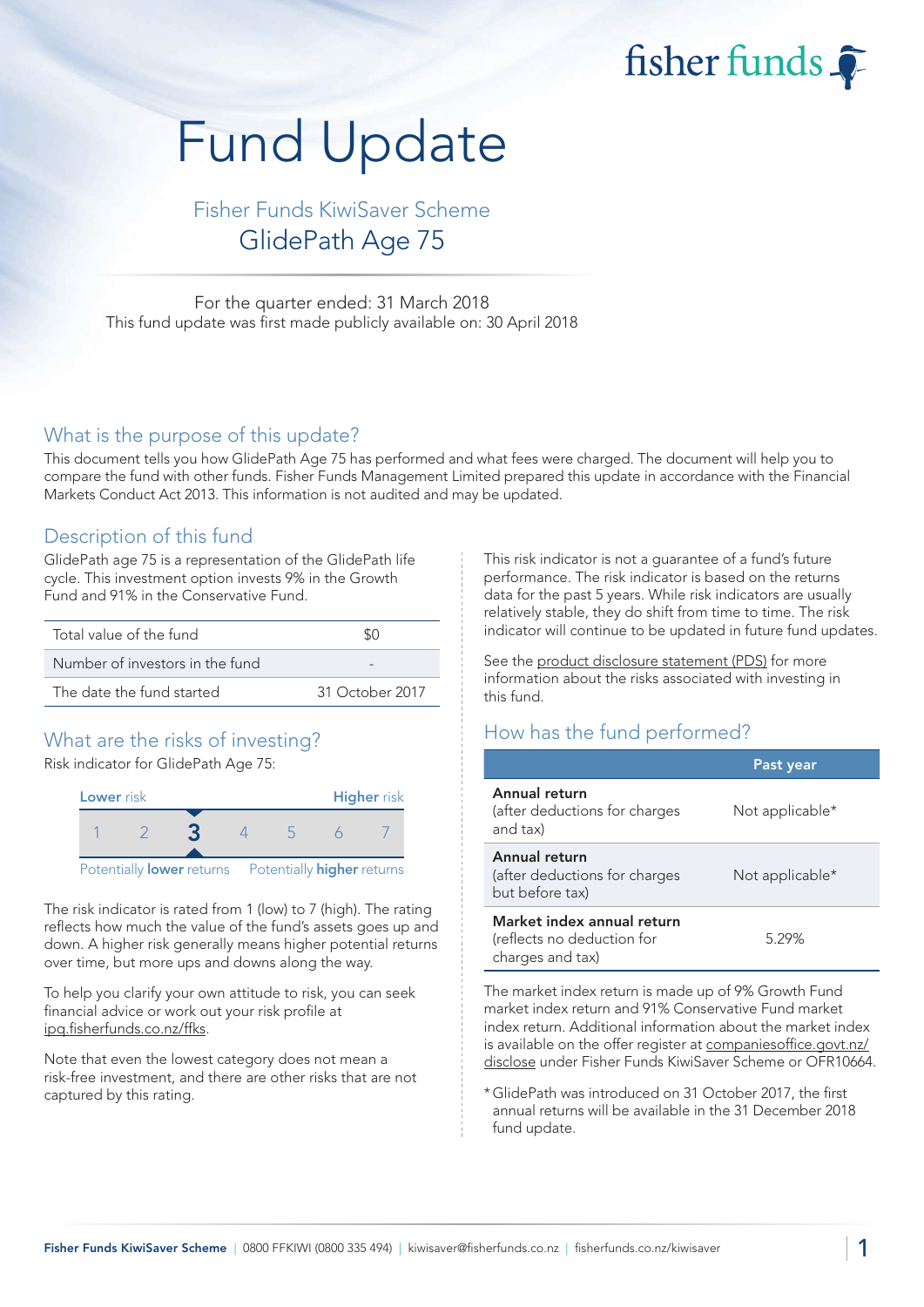## What fees are investors charged?

Investors in GlidePath Age 75 are charged fund charges. In the year to 31 March 2017 these were:

|                                                       | % of net asset value   |  |
|-------------------------------------------------------|------------------------|--|
| <b>Total fund charges</b>                             | 1.03%                  |  |
| Which are made up of:                                 |                        |  |
| <b>Total management and</b><br>administration charges | 1.03%                  |  |
| Including:                                            |                        |  |
| Manager's basic fee                                   | 0.86%                  |  |
| Other management and<br>administration charges        | 0.14%                  |  |
| Total performance-based fees <sup>1</sup>             | 0.03%                  |  |
| Other charges:                                        | \$ amount per investor |  |
| Annual membership fee                                 | \$36                   |  |

Small differences in fees and charges can have a big impact on your investment over the long term.

## Example of how this applies to an investor

Sarah had \$10,000 in the fund at 31 October 2017 and did not make any further contributions. At 31 March 2018, Sarah received a return after fund charges were deducted of \$54 (that is 0.54% of her initial \$10,000). Sarah also paid \$15 in other charges. This gives Sarah a total return after tax of \$39 for the period.

# What does the fund invest in?

#### Actual investment mix

This shows the types of assets that the fund invests in.



#### Target investment mix

This shows the mix of assets that the fund generally intends to invest in.



#### Currency hedging

The benchmark currency hedge ratios for each asset class (hedged into NZD) are: International fixed interest 100%; Listed property (overseas portion) 70%; Australian equities 70%; International equities 50%.

#### Top 10 Investments

| Name                                                                   | % of fund<br>net assets | <b>Type</b>                  | Country   | Credit<br>rating<br>(if applicable) |
|------------------------------------------------------------------------|-------------------------|------------------------------|-----------|-------------------------------------|
| GOVERNMENT OF NEW ZEALAND 5.5% 15-APR-2023                             | 2.75%                   | New Zealand fixed interest   | NZ        | $AA+$                               |
| GOVERNMENT OF NEW ZEALAND 4.5% 15-APR-2027                             | 2.58%                   | New Zealand fixed interest   | NZ        | $AA+$                               |
| GOVERNMENT OF NEW ZEALAND 6.0% 15-MAY-2021                             | 2.39%                   | New Zealand fixed interest   | NZ        | $AA+$                               |
| <b>GOVERNMENT OF THE UNITED STATES OF AMERICA</b><br>2.25% 15-NOV-2024 | 2.02%                   | International fixed interest | <b>US</b> | $AA+$                               |
| GOVERNMENT OF NEW ZEALAND 2.75% 15-APR-2025                            | 1.76%                   | New Zealand fixed interest   | ΝZ        | $AA+$                               |
| GOVERNMENT OF NEW ZEALAND 3.5% 14-APR-2033                             | 1.73%                   | New Zealand fixed interest   | NZ.       | $AA+$                               |
| ANZ 10 A/C - CURRENT ACCOUNTS                                          | 1.61%                   | Cash and cash equivalents    | ΝZ        | <b>NA</b>                           |
| GOVERNMENT OF THE UNITED STATES OF AMERICA<br>1.75% 28-FEB-2022        | 1.55%                   | International fixed interest | <b>US</b> | $AA+$                               |
| GOVERNMENT OF CANADA 1.5% 01-JUN-2023                                  | 1.38%                   | International fixed interest | CA        | AAA                                 |
| RABOBANK NEDERLAND FRN 22-MAR-2021                                     | 1.38%                   | New Zealand fixed interest   | NZ.       | $A+$                                |

The top 10 investments make up 19.13% of the fund.